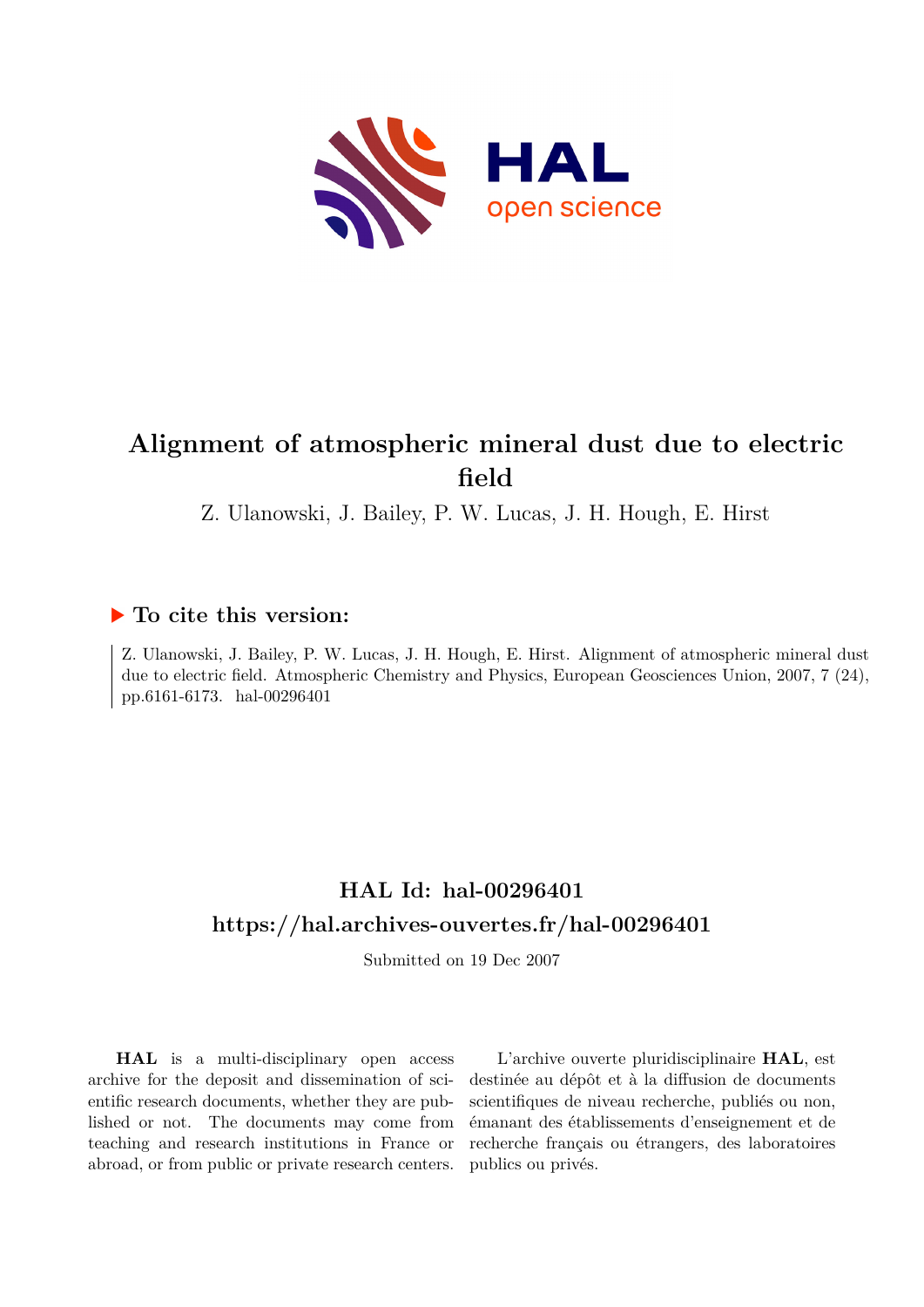

# <span id="page-1-0"></span>**Alignment of atmospheric mineral dust due to electric field**

 $\mathbf{Z}.$  Ulanowski $^1, \mathbf{J}.$  Bailey $^2,$  P. W. Lucas $^1, \mathbf{J}.$  H. Hough $^1,$  and E. Hirst $^1$ 

<sup>1</sup>Science and Technology Research Institute, University of Hertfordshire, Hatfield AL10 9AB, UK <sup>2</sup> Australian Centre for Astrobiology, Macquarie University, Sydney NSW 2109, Australia

Received: 9 July 2007 – Published in Atmos. Chem. Phys. Discuss.: 10 September 2007 Revised: 26 November 2007 – Accepted: 27 November 2007 – Published: 19 December 2007

**Abstract.** Optical polarimetry observations on La Palma, Canary Islands, during a Saharan dust episode show dichroic extinction indicating the presence of vertically aligned particles in the atmosphere. Modelling of the extinction together with particle orientation indicates that the alignment could have been due to an electric field of the order of 2 kV/m. Two alternative mechanisms for the origin of the field are examined: the effect of reduced atmospheric conductivity and charging of the dust layer, the latter effect being a more likely candidate. It is concluded that partial alignment may be a common feature of Saharan dust layers. The modelling indicates that the alignment can significantly alter dust optical depth. This "Venetian blind effect" may have decreased optical thickness in the vertical direction by as much as 10% for the case reported here. It is also possible that the alignment and the electric field modify dust transport.

# **1 Introduction**

Mineral dust in the atmosphere exerts significant indirect influence on radiation by acting as a source of nuclei for cloud formation. It also modifies both the shortwave solar radiation transmitted through to the surface and the longwave infrared radiation emitted to space. As an absorber of longwave radiation, dust can cause local warming of the atmosphere and modify atmospheric dynamics. There is also growing evidence that Saharan dust outbreaks may be reducing Atlantic hurricane activity (Evan et al., 2006; Wu, 2007). Yet significant gaps in the understanding of its role exist, in terms of both global and regional influences on weather and climate (Andreae et al., 2005; Haywood et al., 2005; Myhre et al., 2003; Yu et al., 2006; Mishchenko et al., 2007). Consequently, much effort has been directed at the development

*Correspondence to:* Z. Ulanowski (z.ulanowski@herts.ac.uk)

of global-scale measurement of aerosol properties, including both satellite and ground-based instruments such as sun photometers and lidar (Yu et al., 2006; Dubovik et al., 2006, [http://aeronet.gsfc.nasa.gov\)](http://aeronet.gsfc.nasa.gov).

However, existing satellite instruments can not be able to resolve the non-uniqueness problem associated with passive aerosol retrievals (Chowdhary et al., 2001; Mishchenko et al., 2007). In this context, polarimetry has much to offer, because multispectral, multiangle polarization measurements can uniquely recover many relevant aerosol parameters (Chowdhary et al., 2002; Boesche et al., 2006; Li et al., 2007). Similar considerations have recently led to major investment in polarization-measuring instruments for the remote sensing of clouds and aerosols: POLDER 1 and 2, PARASOL, the Research Scanning Polarimeter and the Aerosol Polarimetry Sensor (Mishchenko et al., 2007) .

It is also accepted that the nonsphericity of mineral dusts should be taken into account, particularly in remote sensing retrievals (Mishchenko et al., 2003; Volten et al., 2005; Dubovik et al., 2006; Kalashnikova and Sokolik, 2002; Kahnert et al., 2005). Polarimetry has a special role to play here because it is very sensitive to particle shape (Mishchenko et al., 2007; Dubovik et al., 2006; Mishchenko et al., 2002). However, polarimetry is also sensitive to particle orientation, a feature that has long been exploited in astronomy (Hough, 2007).

In this study, we report on high-sensitivity optical polarimetric observations which indicate the presence of vertically aligned particles in the atmosphere in the Canary Islands region, and show that the observations coincided with a Saharan dust episode. The presence of vertically aligned particles is unexpected, because aligned atmospheric particles, such as column or plate-shaped ice crystals, are typically oriented horizontally due to aerodynamic forces (Platt et al., 1978; Sassen and Benson, 2001). One exception concerns electrically active regions of storm clouds within which ice crystals are thought to align vertically (Vonnegut, 1965, Mendez,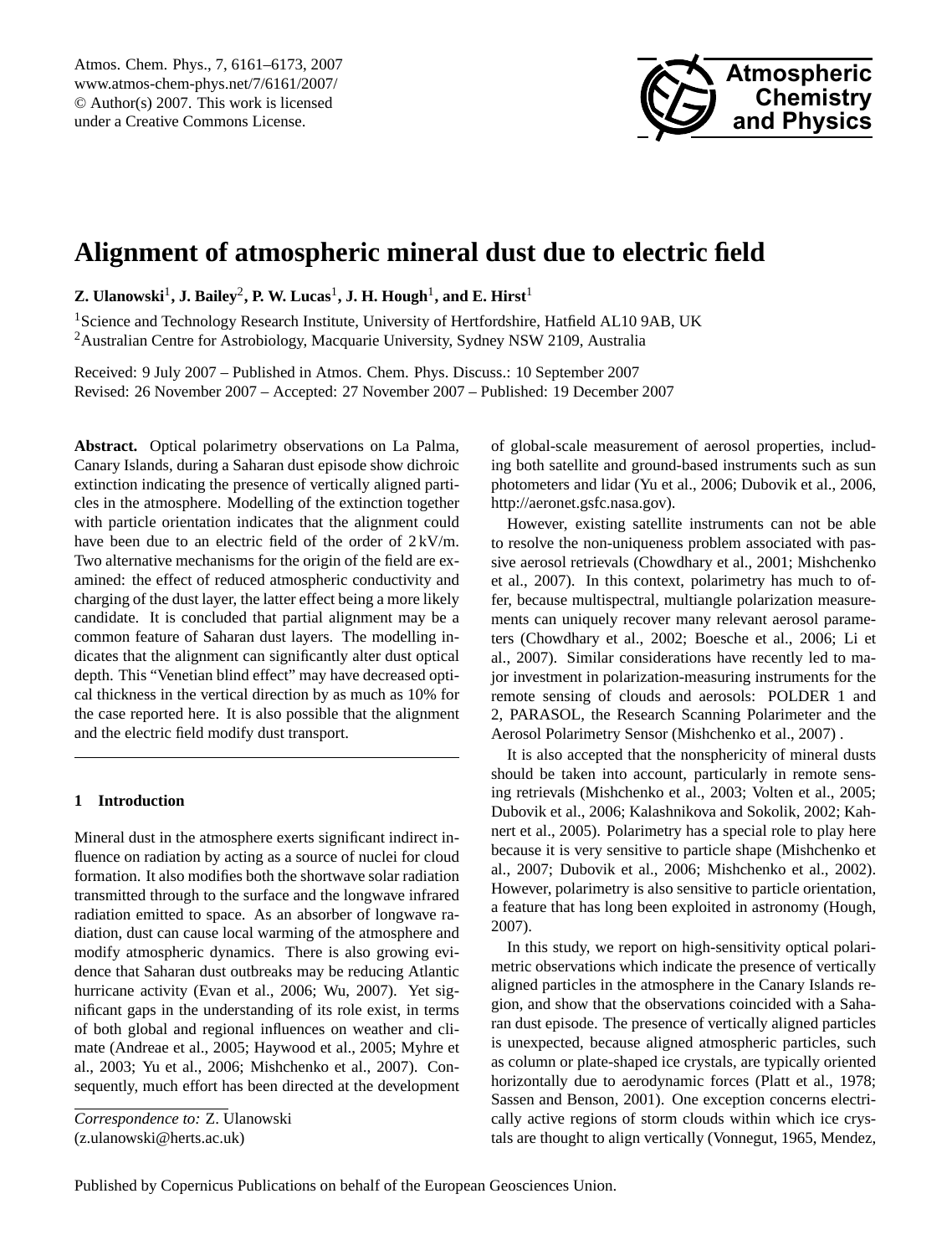1969; Hendry and McCormick, 1976; Krehbiel et al., 1996; Prigent et al., 2005, Weinheimer and Few, 1987). We therefore examine whether atmospheric electric fields not associated with storm clouds can produce vertical alignment of mineral dust aerosols, and if such alignment can account for the polarimetric observations. We also carry out a preliminary evaluation of the influence of the alignment on the interaction of shortwave radiation with a dust layer, and examine whether electric fields can influence gravitational settling of Saharan dust layers.

# **2 Results**

# 2.1 Polarimetry observations

The observations were carried out from 27 April 2005 to 8 May 2005 with a new high-sensitivity astronomical polarimeter PlanetPol, which achieves fractional polarization sensitivities better than 10<sup>-6</sup> with an absolute accuracy of about 1% (Hough et al., 2006). The polarimeter was mounted on the William Herschel Telescope located on the island of La Palma at an altitude of 2340 m. The measurements extended over a broad band of wavelengths from 590 to 1000 nm and were of polarized flux from four nearby stars which normally show little polarization. The angular aperture of the instrument was only 5", hence the measurement was that of extinction, and the error due to the inclusion of any scattering in the measured flux was likely to be negligible; furthermore, the polarized signal from background sky, measured directly in a second, identical channel, was insignificant. The observations were screened for the presence of clouds.

It was noted that observations on the nights from 3 to 7 May were characterized by increased linear dichroism, manifested by excess horizontal polarization component of transmitted light, which rose with the observation zenith angle. On 4 May the fractional polarization increased to a value of almost  $5 \times 10^{-5}$  at the zenith angle of 56°. In contrast, observations before and after that period showed polarization near the detection level, typically  $\approx 3 \times 10^{-6}$ . The total flux was also reduced – see Sect. 2.2.2. Moreover, there was correlation between the magnitude of the observed polarization and the optical depth – for details see Bailey et al.  $(2007)^1$  $(2007)^1$ . We interpret the excess polarization as being due to an interaction of the starlight with nonspherical particles having their long axes preferentially oriented in the vertical direction, hence causing the vertical component of polarization to be scattered out of the observation path and/or absorbed more strongly for non-zero zenith angles of observation. The

correlation of the observed excess polarization with the optical thickness of the dust layer is expected because dichroic polarization is an extensive property, unlike the polarization of scattering which is an intensive one. Hence its strength increases with the amount of material present in the path.

### 2.2 Dust properties

#### 2.2.1 Meteorological conditions

The William Herschel telescope is located at the Observatorio de Roque de Los Muchachos on La Palma in the Canary Islands, coordinates 28.76064◦ N, 17.88164◦ W (see e.g. Google Maps at [http://maps.google.com/maps?](http://maps.google.com/maps?t=k&ll=28.76064,-17.88164) [t=k&ll=28.76064,-17.88164](http://maps.google.com/maps?t=k&ll=28.76064,-17.88164) or Google Earth software http://earth.google.com/ where the vertical terrain relief can also be examined). The telescope is at an altitude of 2340 m near the crest of a caldera, approximately 90 m below the highest point of the mountain, which forms the bulk of the island. The altitude of the observatory puts it above the marine mixing layer, so observations above convective clouds are possible.

Ten-day airmass back-trajectories were computed using the NOAA HYSPLIT model with FNL meteorological data (Draxler and Rolph, 2003). The trajectories indicate that the airmass during the La Palma dust episode originated in the arid western Sahel and Sahara, more specifically in Mali and Mauritania within the box  $15° N-25° N$ ,  $15° W-5° E$ . This region is a major source of atmospheric mineral dust (Goudie and Middleton 2001). For brevity, we will henceforth refer to the dust as Saharan dust (SD). According to the model, the dust plume reached La Palma via an indirect route over the Atlantic and was at least six days old – see Fig. 1. Typically, individual trajectories terminating in La Palma at altitudes between 2500 m and 5000 m originated near ground level in Africa. Trajectories terminating at or below 2000 m had maritime origin and/or did not contain ascending air masses. SD intrusions affecting mainly the free troposphere and not the marine mixing layer (extending typically up to about 1500 m) are characteristic of spring and summer months at the Canary Islands (Varela et al., 2003). Transport patterns containing anticyclonic gyration over the east Atlantic, with an SD layer undercut by a trade wind inversion over the marine mixing layer, are likewise considered to be common for SD episodes (Karyampudi et al., 1999).

Aerosol Index data obtained from the Ozone Monitoring Instrument (OMI, [http://aura.gsfc.nasa.gov/instruments/omi/](http://aura.gsfc.nasa.gov/instruments/omi/index.html) [index.html\)](http://aura.gsfc.nasa.gov/instruments/omi/index.html) showed that the Canary Islands were on the periphery of the main bulk of the dust cloud, which was present to the south-west – Fig. 2. MODIS level 2 aerosol data [\(http://modis-atmos.gsfc.nasa.gov\)](http://modis-atmos.gsfc.nasa.gov) showed similar patterns, furthermore characterized by high spatial non-uniformity of aerosol optical depth. MODIS level 2 cloud products showed the presence of some cloud cover during the observations, but the vast majority of it was below the altitude of the

<span id="page-2-0"></span><sup>&</sup>lt;sup>1</sup> Bailey, J., Ulanowski, Z., Lucas, P. W., Hough, J. H., Hirst, E., and Tamura, M.: The effect of airborne dust on astronomical polarization measurements, Mon. Not. R. Astron. Soc., submitted, 2007.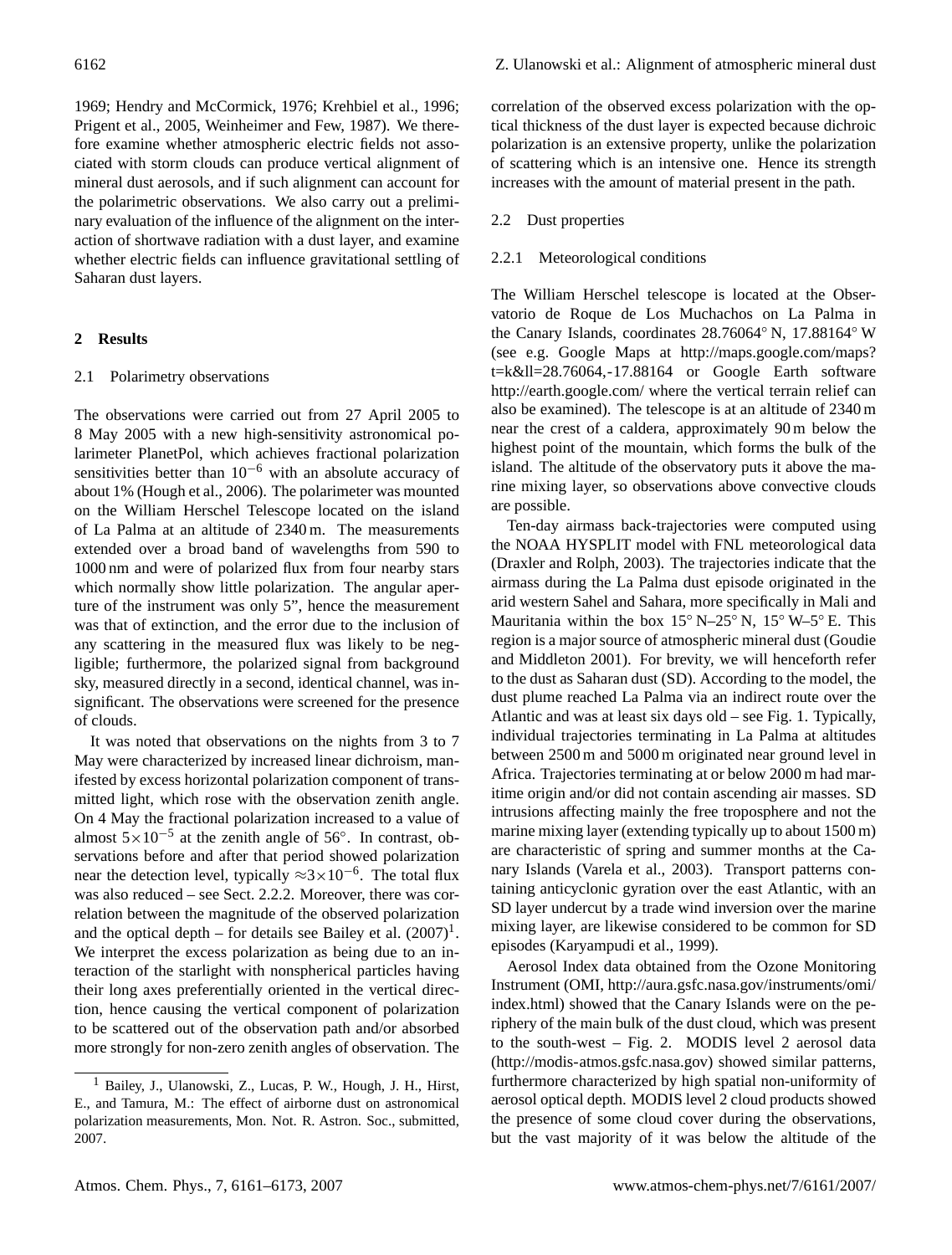

**Fig. 1.** 10-day backward airmass trajectories ending at 00:00 UTC on 4 May 2005, computed for final altitudes of 2500, 3000 and 3500 m. The upper panel shows geographical location and the lower one the altitude above ground level in meters.



**Fig. 2.** OMI TOMS-like Aerosol Index for 4 May 2005. La Palma is arrowed.

observatory; some ice phase was indicated in the vicinity of the Canary Islands prior to but not during the dust episode. The low clouds are consistent with the presence of the trade wind inversion.

## 2.2.2 Optical depth

Optical properties of the SD layer over the Canary Islands were obtained from the AERosol RObotic NETwork (AERONET) Cimel sunphotometer in Santa Cruz on the nearby island of Tenerife [\(http://aeronet.gsfc.nasa.gov/\)](http://aeronet.gsfc.nasa.gov/). This site is at an altitude of 52 m, about 180 km from La



**Fig. 3.** Carslberg Meridian Telescope optical depth, AERONET (Santa Cruz) aerosol optical depth, and OMI Aerosol Index for a 5 by 5◦ square centered on La Palma.

Palma. Particle size distributions, optical depth and effective radius were retrieved using the spheroidal particle method of Dubovik et al. (2006). Almucantar level 1.5 retrievals were cloud screened, and only sets for solar zenith angles above 20◦ , containing at least 21 measurement angles, and without anomalous distribution tails (almucantar retrieval type 0) were used for calculating daily averages. Additional optical depth data were obtained from the Carlsberg Meridian Telescope [\(http://www.ast.cam.ac.uk/](http://www.ast.cam.ac.uk/~dwe/SRF/camc.html)∼dwe/SRF/camc.html) co-located with the polarimeter. It showed that the zenith extinction at 625 nm increased from a typical value of 0.09 by between 0.08 and 0.22. The optical depths derived from sun photometry and from the Carlsberg telescope were similar, indicating that the bulk of the dust cloud was present at a higher altitude. We note that while it is more common to observe reduced optical depth at the higher altitude corresponding to the William Herschel Telescope, comparable magnitudes at near sea level and mountaintop locations in the Canary Islands were documented in some cases (Smirnov et al., 1998). This pattern is consistent with the presence of the trade wind inversion. The two optical depth profiles are compared with the OMI Aerosol Index in Fig. 3.

#### 2.2.3 Size distributions

The size distributions retrieved for the period of the dust episode showed elevated fine and coarse particle number concentrations in comparison with the periods both before and afterwards. The coarse mode was centered on  $\approx$ 4 $\mu$ m size (expressed as diameter of equivalent volume sphere) – see Fig. 4. The same distributions are plotted by particle surface area, i.e.  $dA/dr$  to show the relative contributions to scattering and extinction from different sizes – see Fig. 5. On 4 May about 12% of particles by surface area were in the 4–  $20 \mu$ m size range in terms of the equivalent diameter.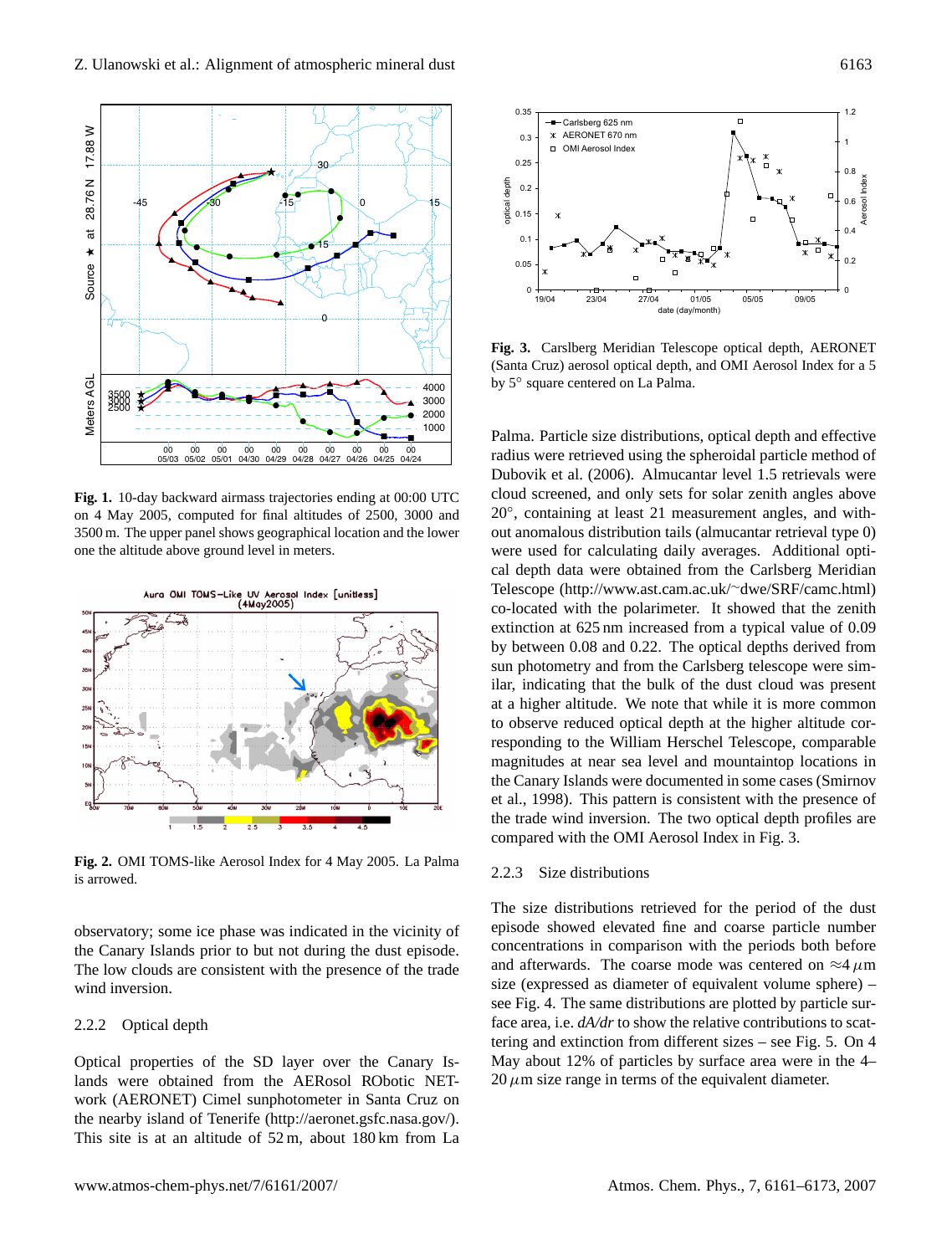

**Fig. 4.** Example columnar aerosol size distributions retrieved from the sun photometer at Santa Cruz, just before, during and just after the dust episode. The distributions are in terms of  $V$ , the total particle volume in the aerosol column over a unit ground surface area, on log scale, i.e.  $dV/d\text{ln}(r)$  (units  $\mu$ m), where r is the radius of the volume-equivalent sphere.



**Fig. 5.** As Fig. 4 but the columnar size distributions are in terms of A, the total projected area of the aerosol column over a unit ground surface area, for equal width size bins, i.e.  $dA/dr$  (units  $\mu$ m<sup>-1</sup>).

#### 2.3 Atmospheric electric field

In this section we examine two alternative mechanisms that can lead to the presence of a strong electric field within a dust layer. The fair weather electric field strength is on average about 120 V/m in clear atmosphere near ground level and it decreases quickly with altitude (Roble and Tzur, 1986; Gringel et al., 1986). However, the presence of aerosols, fog or haze lowers atmospheric conductivity and strengthens the electric field locally (Cobb 1968, Gringel et al., 1986; Brazenor and Harrison, 2005). For example, monthly averages of fair-weather field near London exceeded 500 V/m in the first half of 20th century when pollution levels were high (Scrase, 1934; Harrison and Aplin, 2002), and the field strength showed very strong negative correlation with con-

ductivity (Harrison and Ingram 2005). Furthermore, these early observations revealed approximately linear relationship between air resistivity and the concentration of condensation nuclei (Wright, 1933; Scrase, 1935). Concerning Saharan dust, more than a two-fold reduction of atmospheric conductivity within SD layers was observed by Gringel and Mühleisen (1978). The electric field within an SD layer at a 3 km high Alpine peak exceeded fair weather value by a factor of about two, while the current density remained approximately constant (Reiter, 1992). The influence of neutral aerosols on the electric field is a consequence of small ion scavenging by the atmospheric particles (Fuchs, 1963; Hoppel and Frick, 1986; Brazenor and Harrison, 2005). This attachment process creates large ions at the expense of small ions. Large ions have lower electrical mobility and thus decrease the electrical conductivity of the atmosphere. Since the global ionospheric potential which drives the fair weather atmospheric current is relatively constant, with diurnal variation caused by changes in global thunderstorm activity (Mühleisen, 1971; Roble and Tzur, 1986), a decrease in conductivity within the aerosol layer results in increased potential difference across it in accordance with Ohm's law, and hence in increased field strength (Gringel et al., 1986).

Aerosols can also alter the atmospheric electric field directly if the aerosol is charged. Dust particles colliding between themselves and with the underlying surface become charged due to triboelectric effects (Kamra, 1972; Smirnov, 1999). This charge alone can produce a strong field within the dust cloud. It can be shown using Gauss's law that the field near the bottom of a thin, uniformly charged layer at low altitude will be approximately  $E = \Delta z \rho_c / \varepsilon_0$ , where  $\Delta z$  is layer thickness,  $\rho_c$  is spatial charge density and  $\varepsilon_0$  permittivity of free space. Measurements of the spatial charge density within dust clouds vary widely in magnitude; taking two examples,  $3 \times 10^{-10}$  C/m<sup>3</sup> (Oluwafemi and Ette 1974) and  $3\times10^{-8}$  C/m<sup>3</sup> (Kamra 1972), we obtain field strength values of 3 kV/m and 300 kV/m, respectively, for a hypothetical 100 m layer. Furthermore, the fields may be enhanced due to charge separation taking place as a result of size-dependent settling rates: it appears that larger dust particles tend to be charged positively, and since they settle out faster, a dipole can form. irrespectively of the mechanism, observations show that normal atmospheric electric fields can become substantially increased in magnitude and reversed, depending on the horizontal position with respect to the cloud (Frier, 1960; Ette, 1971). Field strengths as high as −20 kV/m have been observed at ground level during dust storms, in some cases tens of km from the source (Kamra, 1972; Smirnov, 1999; Harris, 1967). Similar values have been reported below volcanic plumes, and fields within the plumes can sometimes be high enough to initiate lightning (see Mather and Harrison, 2006 for a review). Much of recent research has concentrated on the possibility that dust storms provide a source of electrical activity in the Martian atmosphere (Melnik and Parrot, 1998; Farrell et al., 2004), and the conclusions are similar to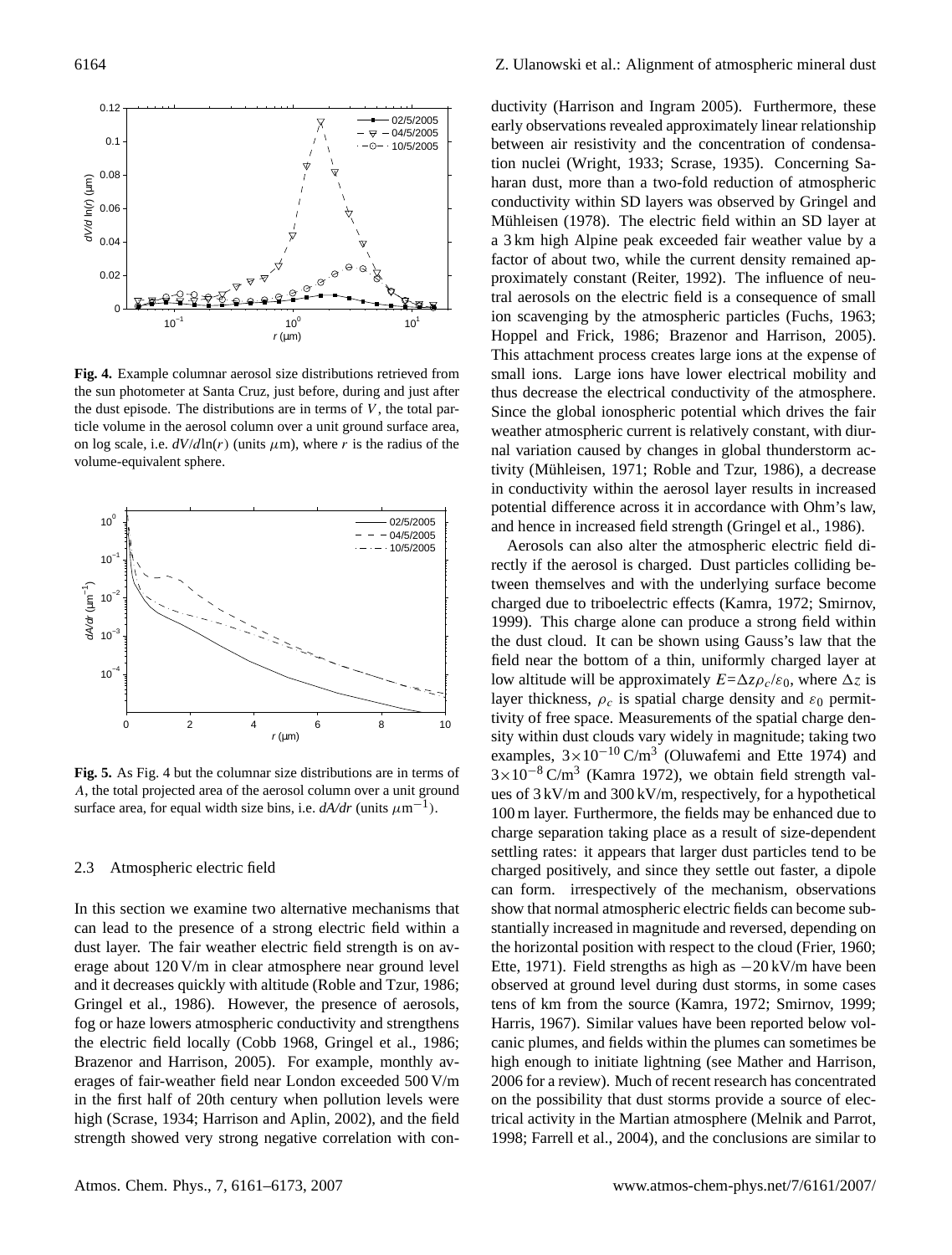those obtained for terrestrial dust.

We will now proceed to elucidate the mechanism of electric field generation within an uncharged aerosol layer by establishing a numerical relationship between the optical properties of the layer and the electric field. The ionic conductivity can be described by the equation (Gringel et al., 1986)

$$
\sigma = e^- \mu_{\pm} n_{\pm} \tag{1}
$$

where  $e^-$  is the elementary charge,  $\mu_{\pm}$  is the mean ion mobility and  $n_{\pm}$  the total number concentration of positive and negative ions. Under high aerosol loading, when aerosol attachment dominates over direct ion recombination, the ion balance equation can be written as (Brazenor and Harrison, 2005; Harrison and Aplin, 2002)

$$
q = n_{\pm} \beta N \tag{2}
$$

where  $q$  is the total ion (positive and negative) production rate,  $\beta$  is the ion-aerosol attachment coefficient and N aerosol number concentration. In general,  $\beta$  depends on aerosol particle size and for an aerosol with a size distribution  $N(r)$  Eq. (2) should be written as

$$
q = n_{\pm} \int_{0}^{\infty} \beta(r) N(r) dr = n_{\pm} \beta_{\text{eff}} N
$$
 (3)

where  $\beta_{\text{eff}}$  is the effective attachment coefficient (Hoppel and Frick 1986). By combining Eqs. (1) and (3) we obtain

$$
\sigma = \frac{e^- \mu_{\pm q}}{\beta_{\text{eff}} N} \tag{4}
$$

The optical depth  $\tau$  can be expressed as  $\tau = \Delta z k_{ext}$  where  $\Delta z$ is the geometric thickness of the layer,  $k_{ext}$  the extinction coefficient (Mishchenko et al., 2002)

$$
k_{\text{ext}} = \int_{0}^{\infty} s_{\text{ext}}(r) N(r) dr = \bar{s}_{\text{ext}} N
$$
 (5)

 $s_{\text{ext}}(r)$  and  $\bar{s}_{\text{ext}}$  are the size-dependent and effective the extinction cross-section, respectively. The optical depth can therefore be written as

$$
\tau = \Delta z \bar{s}_{\text{ext}} N. \tag{6}
$$

We can now eliminate  $N$  by combining (4) and (6) to obtain an equation connecting the conductivity and optical depth of an aerosol layer

$$
\sigma = \frac{e^- \mu_{\pm} q \bar{s}_{\text{ext}} \Delta z}{\beta_{\text{eff}} \tau}.
$$
\n(7)

The atmospheric current density is determined through Ohm's law by the magnitude of the ionospheric potential  $U$ and the columnar resistance  $R_c$  of the atmosphere (Gringel et al., 1986):

$$
J = U/R_c.
$$
 (8)

The columnar resistance can be separated into two terms containing its fair-weather value in the absence of aerosol  $R_{c0}$ and an excess resistance  $\Delta R$  due to the aerosol layer

$$
R_c = R_{c0} + \Delta R = R_{c0} + \Delta z (1/\sigma + 1/\sigma_0) \approx R_{c0} + \Delta z/\sigma \tag{9}
$$

where  $\sigma$  and  $\sigma_0$  are mean conductivities at the altitude of the aerosol layer with and without the aerosol, respectively, and we have assumed that  $\sigma \ll \sigma_0$ , as would be the case in the presence of a dense aerosol layer. Assuming that the aerosol layer has large horizontal extent, Eq. (8) can now be rewritten as

$$
J \approx \frac{U}{R_{\rm c0} + \Delta z/\sigma}.\tag{10}
$$

The average electric field strength  $E$  within the aerosol layer can now be calculated as

$$
E = J/\sigma = \frac{U}{R_{c0}\sigma + \Delta z}.
$$
\n(11)

It now remains to substitute Eqs. (7) into (11) to provide the expression we seek, directly connecting the electric field strength with the optical depth

$$
E = \frac{U}{\Delta z \left(1 + \frac{R_{\rm c0}e^{-}\mu_{\pm}q\bar{s}_{\rm ext}}{\beta_{\rm eff}\tau}\right)}.
$$
\n(12)

We should also consider the influence of surface topography on the electric field. Enhancement of the fair weather electric field on mountaintops has previously been observed, with field strengths as high as 300 V/m (Cobb et al., 1967; Kocijan, 1998). While extensive measurements over a mountain site in Hawaii showed field strengths typical of flat ground (Cobb, 1968), this could be the consequence of the position of the site nearly 800 m below the peak, where the enhancement can be cancelled out (Tzur et al., 1985), as well as low aerosol concentration. Numerical computations for a gently-sloping mountain with a 7:1 diameter to height ratio give a 1.6 enhancement factor for the electric field strength, but a comparison with the Mauna Loa observations by Cobb (1968) indicates that the factor may be underestimated (Tzur et al., 1985). Electrostatic theory provides three-fold field enhancement at the top of an idealized hemispherical mountain, if homogeneous air conductivity is assumed (Schottky, 1923; Le Ny, 1981; Kasemir, 1977). The enhancement factor can be written for this case as  $1+2(z_0/z)^3$  where z is the altitude above base level and  $z_0$  mountain height (hemisphere radius). By integrating this expression along a line extending from the mountain top to a maximum altitude  $z_1$  we obtain an average enhancement factor

$$
\frac{1}{z_1 - z_0} \int_{z_0}^{z_1} \left( 1 + 2 \left( z_0 / z \right)^3 \right) dz = 1 + z_0 / z_1 + \left( z_0 / z_1 \right)^2 . (13)
$$

The average enhancement factors calculated from this formula are about 2.5 and 2.2 for a 500 m and 1000 m column,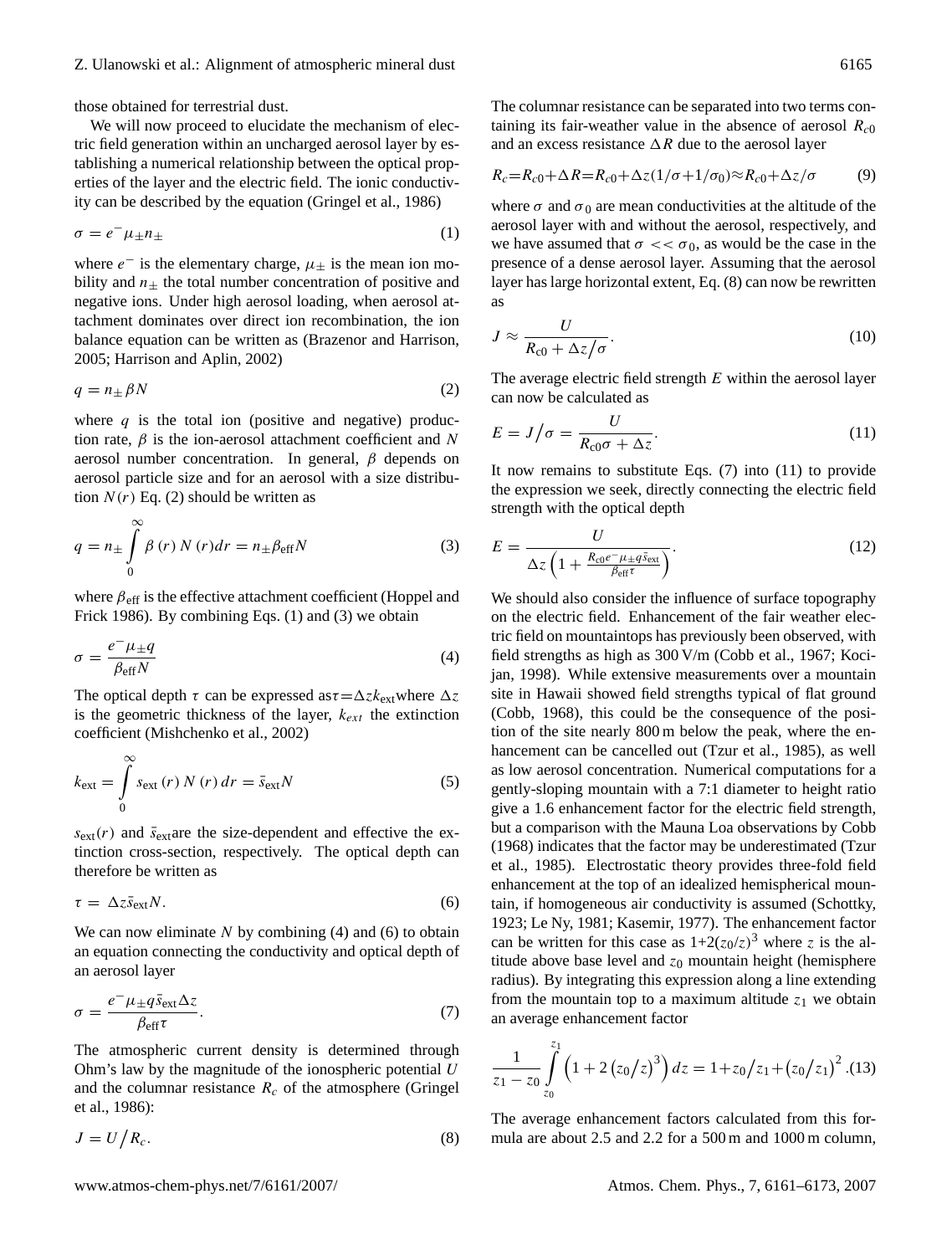

**Fig. 6.** Electric field strength as a function of aerosol layer thickness for optical depth of 0.31, calculated from Eq. (12) with the topographic enhancement factor of two.



**Fig. 7.** Electric field strength as a function of aerosol optical depth calculated from Eq. (12) for an aerosol layer 400 m thick.

respectively, above a mountain of La Palma height (2.3 km). In the absence of data specific to the La Palma site we will henceforth apply a topographic enhancement factor of two to Eq. (12) etc.

Field strengths within an aerosol layer have been calculated from Eq. (12) as a function of the geometric thickness of the layer (Fig. 6) and optical thickness (Fig. 7). The mean ion mobility (Gringel et al., 1986) was corrected to the temperature  $T$  and pressure  $p$  at La Palma (285 K, 0.75 bar) using the Langevin rule  $\mu_{\pm} = \mu_{\pm 0} T p_0 / T_0 p$  where the subscript 0 refers to standard conditions to give a value  $\mu_{\pm}$ =1.8×10<sup>-4</sup> m<sup>2</sup> V<sup>-1</sup> s<sup>-1</sup>. The total ion production rate was taken to be  $q=9.8\times10^6$  m<sup>-3</sup> s<sup>-1</sup> and the columnar resistance of the atmosphere  $R_{c0} = 5 \times 10^{16} \Omega \text{m}^2$ , a value characteristic of a mountain site (Cobb, 1968). While the attachment coefficient is proportional to size for larger particles, this approximation breaks down below the radius of about 100 nm (Horrak et al., 1998). Therefore integration with size distributions according to Eq.  $(3)$  was used to estimate the effective value. For both the effective attachment and the effective extinction coefficients, trimodal lognormal distributions were fitted to the AERONET retrieved ones (so as to avoid abnormal fine mode), resulting in values of  $\beta_{\text{eff}}$ =4.7×10<sup>-11</sup> m<sup>3</sup> s<sup>-1</sup> and  $\bar{s}_{\text{ext}}$ =1.3×10<sup>-12</sup> m<sup>2</sup> (corresponding to an effective radius of  $0.46 \mu m$ ), respectively.

#### 2.4 Particle alignment

We consider a particle subjected to torques due to an electric field and fluid flow, both along the vertical direction, as well as to rotational Brownian motion. The probability density for the alignment angle under steady state conditions is given by Boltzmann's law (Fuchs 1964)

$$
P = \exp\left(-\frac{W_E + W_H}{kT}\right)\sin\theta\tag{14}
$$

where  $W_E$  and  $W_H$  are potential energy contributions due to the particle's orientation in the electric field and in the fluid flow, respectively,  $k$  is the Boltzmann constant,  $T$  temperature and  $\theta$  particle orientation angle with respect to the vertical direction. The  $sin(\theta)$  factor originates from integration over the azimuth orientation angle. The electric field potential energy for a conducting prolate ellipsoid is (Fuchs, 1964; Lilienfeld, 1985)

$$
W_E = -2\pi \varepsilon_0 V E^2 \left( \frac{\cos \theta^2}{X_1} + \frac{\sin \theta^2}{X_2} \right) \tag{15}
$$

where

$$
X_1 = \left(\frac{a \ln\left(a + \sqrt{b}\right)}{\sqrt{b}} - 1\right) / b
$$

$$
X_2 = a \left(a - \frac{\ln\left(a + \sqrt{b}\right)}{\sqrt{b}}\right) / 2b
$$

 $b=a^2-1$ , *a* is the ratio of major to minor axis of the ellipsoid (aspect ratio),  $\varepsilon_0$  the dielectric constant, V the ellipsoid volume, E the electric field strength and  $\theta$  the angle between the major axis and the field direction (vertical). Conducting rather than dielectric particles are assumed because at low electric field frequencies aerosol particles can be considered to be conducting due to water adsorbed on their surface, even at low humidity (Fuchs, 1964; Lilienfeld, 1985).

The hydrodynamic alignment energy for an ellipsoid falling at low Reynolds number can be calculated as (Cox, 1965; Weinheimer and Few, 1987)

$$
W_H = 29\pi \rho v_0^2 D^3 |a - 1| (a + 2)^2 \cos \theta^2 / 2880
$$
 (16)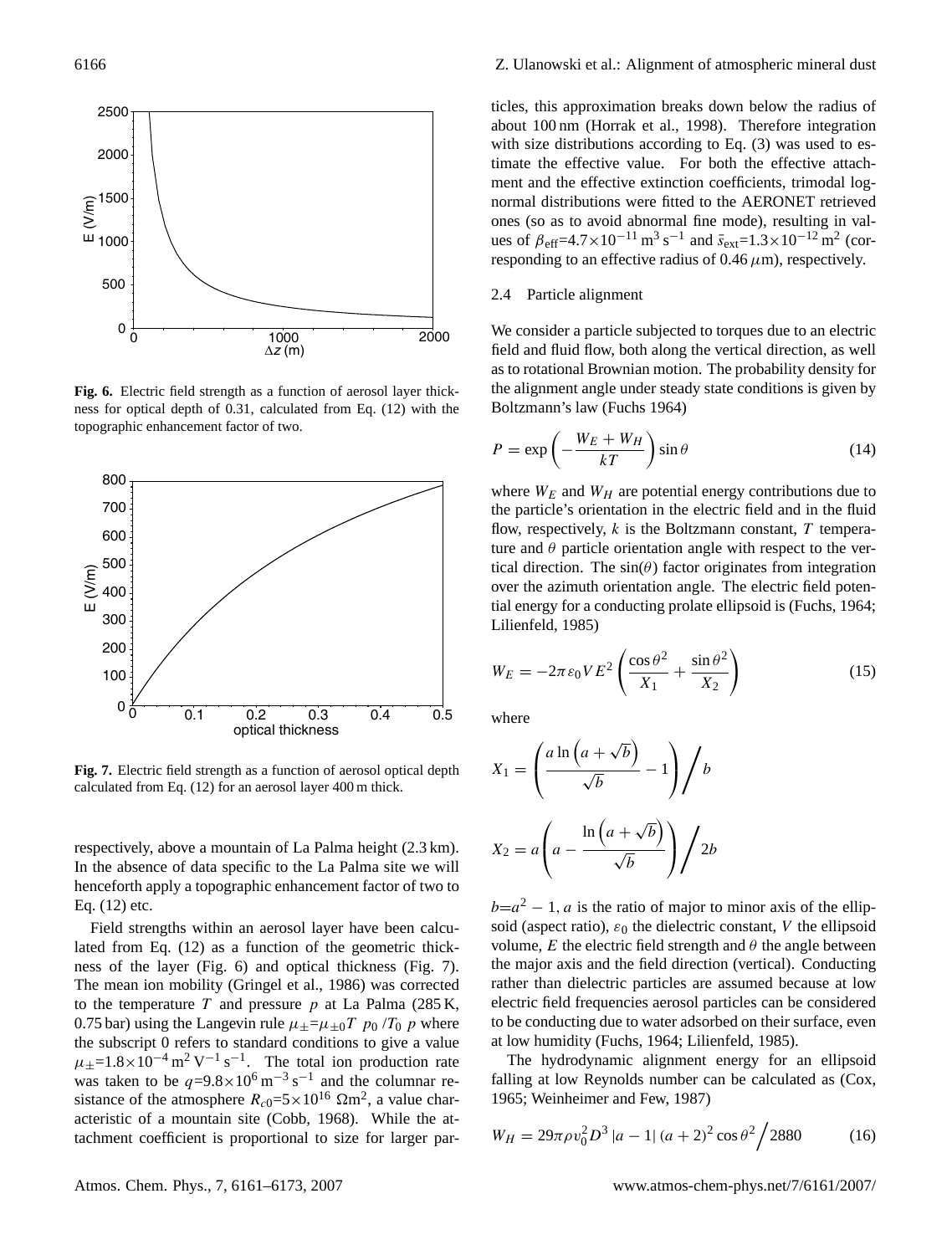

**Fig. 8.** Normalized probability distribution function of orientation angle of prolate ellipsoids with a long axis of  $10 \mu$ m, aspect ratio of 1.5 and density is  $2.6 \text{ g/cm}^3$ , falling under gravity and subjected to a vertical electric field (strength shown in the legend).

where  $\rho$  is the specific gravity of the medium (air) and D the length of the minor axis (diameter) of the ellipsoid. The terminal velocity  $v_0$  is calculated for simplicity for a prolate ellipsoid in random orientation (Clift et al.. 1978):

$$
v_0 = \pi g \rho_1 L^3 / 6\mu c a^2 \tag{17}
$$

where g is the gravitational acceleration,  $\rho_1$  and L particle density and the length of the major axis, respectively,  $\mu$  the dynamic viscosity of the medium (air) and  $c$  the flow resistance  $c=3\pi D\sqrt{b}\Big/\ln\Big(a+\sqrt{b}\Big).$ 

Probability density distributions of the orientation zenith angle have been calculated from Eq. (14) for a range of field strengths and normalized to  $1 - \text{see Fig. 8}$ . Aspect ratio  $a=1.5$  was assumed, which is typical of SD (Reid et al., 2003; Kalashnikova and Sokolik, 2002). In any case, the alignment was found not to be strongly dependent on the aspect ratio, especially for smaller grains, where alignment due to the electric-field dominates. Consequently, even moderately nonspherical particles can become aligned.

A better picture of particle alignment can be obtained by considering the influence of particle size. Figure 9 shows the mean orientation angle of ellipsoidal particles, computed for a range of field strengths, as a function of maximum particle dimension. The most interesting feature of the plot is the dominance of electric alignment over thermal fluctuations and aerodynamic alignment for a range of particle sizes, dependent on the field but centered on about 15  $\mu$ m maximum particle dimension. For the 1600 kV/m field strength particles above  $\approx$ 5  $\mu$ m in maximum dimension (2  $\mu$ m equivalentvolume sphere radius) show significant alignment.

### 2.5 Extinction modelling

Calculations of polarized extinction were carried out for prolate spheroids of aspect ratio  $a=3/2$  by computing the extinction matrix using the T-matrix method (Mishchenko



**Fig. 9.** Mean orientation angle of prolate ellipsoidal particles with aspect ratio  $a=1.5$  and density is 2.6 g/cm<sup>3</sup>, falling under gravity and subjected to a vertical electric field (strength shown in the legend).

2000). The calculation wavelength was 780 nm and the refractive index was taken to be  $1.46-i0.006$  – average value derived from sun photometer retrievals but also characteristic of silica-dominated mineral dust. Single scattering was assumed, i.e. the optical thickness was calculated as  $\tau$  $\approx \sum K_{11}$ , and the fractional polarization was calculated as the normalized second Stokes parameter  $Q \approx \sum K_{12}$  with respect to the vertical reference plane, where  $\sum K_{ij}$  are elements of the extinction matrix summed over all particles in the (inclined) aerosol column - taking into account the airmass corresponding to the given zenith angle. To obtain this simplification advantage was taken of the fact that the light source was unpolarized,  $\sum K_{12} \ll 1$ , and the particles were axisymmetric (Mishchenko et al., 2002; Whitney and Wolff, 2002). The AERONET derived size distribution for 4 May 2005 (Figs. 4 and 5) was used for the summation, except that it was converted to number distribution and interpolated to give equivalent-volume radius bins with equal spacing of 0.1  $\mu$ m. Fixed spheroid orientations were used in the computation, with size-dependent orientation angle distributions calculated from Eq. (14) for several field strengths.

A plot of the computed degree of horizontal polarization, defined as  $-Q \approx \sum K_{12}$ , is given in Fig. 10 as a function of the observation zenith angle, in comparison with the polarization excess observed on the nights of 3 and 4 May 2005 (for more details of the observations see Sect. 2.1). It should be pointed out that the rise of the polarization with zenith angle is due to both the vertical direction of preferential alignment (i.e. no transverse alignment is seen when the observation path becomes vertical) and airmass increase with zenith angle. A plot showing the fractional decrease in extinction due to particle alignment with respect to extinction due to non-aligned particles (in the absence of electric field), defined as  $\sum K_{11}(0)/\sum K_{11}(E)-1$ , is shown in Fig. 11 as a function of the field strength  $E$  for several zenith observation angles.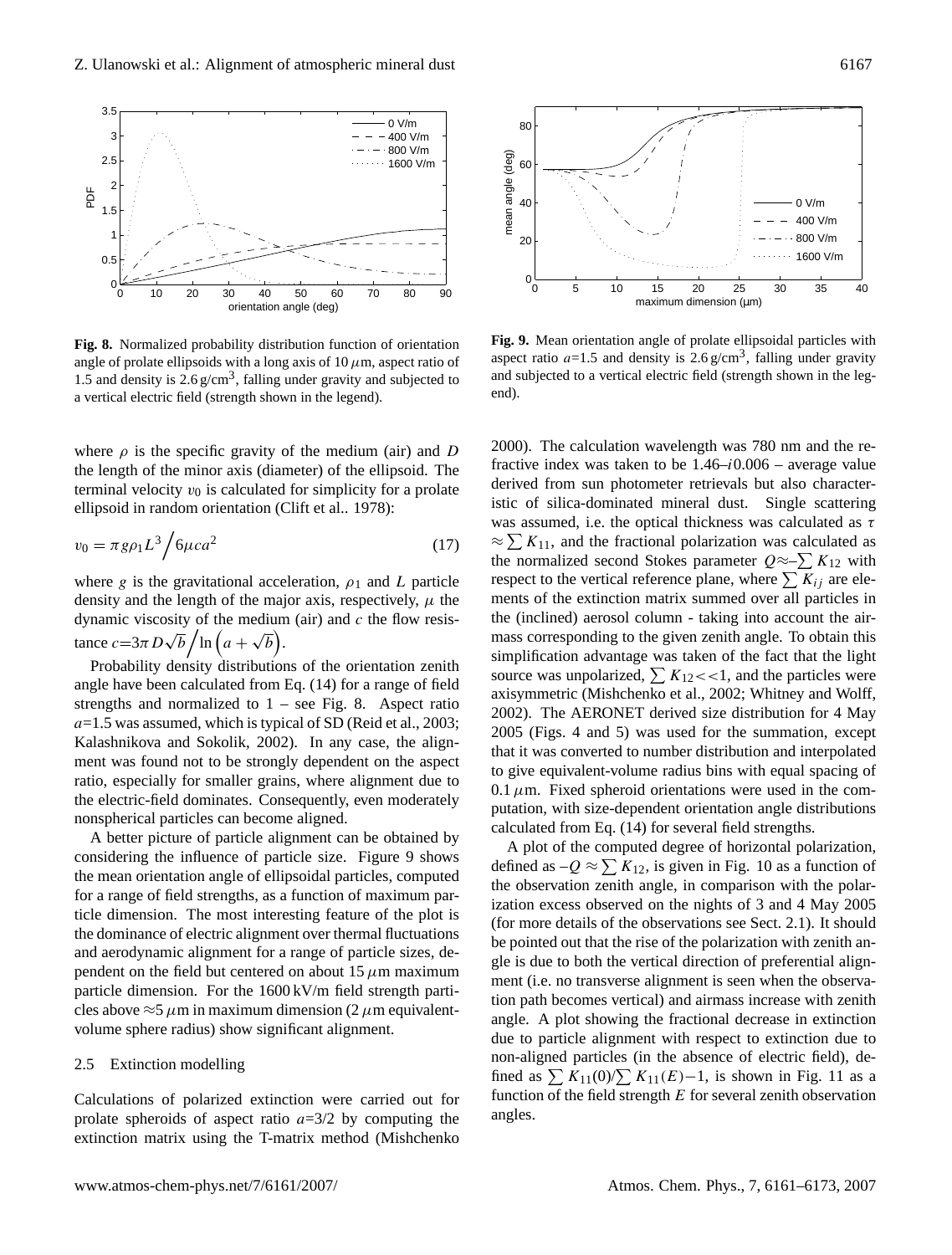

**Fig. 10.** Horizontal polarization excess of the transmitted flux, in parts per million. Open symbols and lines show computed polarization, plotted as a function of the observation zenith angle for several electric field strengths, as given in the legend. Closed symbols show observed polarization excess on the nights of 3 and 4 May 2005 – the error bars on the observed values are typically  $\pm 1.8$  ppm.



**Fig. 11.** Fractional decrease in extinction due to particle alignment as a function of the field strength, with respect to extinction for randomly oriented particles, for several zenith observation angles. The wavelength is 780 nm.

# **3 Discussion**

We have reported here high-sensitivity night-time polarimetric observations of an aerosol layer over the island of La Palma. The aerosol was likely to have originated in the western Sahel and Sahara and travelled along trajectories about six days in duration. The observations showed that transmitted starlight was polarized with small excess in the horizontal direction for non-zenith observation directions. Such polarization can be expected in the presence of dust grains aligned predominantly with their long axes vertical. Our modelling indicates that significant alignment is possible if atmospheric electric field with a vertical strength of the order of about 1 kV/m or more is present. We have also modelled dichroic polarization due to partially aligned dust using the T- matrix method. The results agree with the observed profiles of polarization as a function of zenith angle and indicate that during the observations in May 2005 the field strength was likely to have been about 2 kV/m. It should be noted that the alignment effect is due to electric polarization of elongated grains, i.e. it does not depend on the grains themselves being charged per se. Furthermore, the results in Sects. 2.3 and 2.4 show that the presence of strong electric fields can be a consequence of the very existence of a dust layer, automatically fulfilling the condition for alignment provided that the optical depth is high enough and the layer is geometrically thin. Our estimates based on the observed optical depth and size distribution of the La Palma SD layer indicate that the required field strength could have been present provided that the SD layer was about 150 m thick, which is a possible but uncommon situation. However, alignment within a charged dust cloud would not be subject to the geometrically-thin layer constraint. Moreover, very large field strengths below dust clouds have been reported elsewhere, reaching tens of kV/m (see Sect. 2.3). Therefore the presence of charged dust seems a more likely explanation for the observed alignment. Since field strength measurements in aged dust layers are not available, full evaluation of this hypothesis is not possible at present.

This appears to be the first observation of aligned atmospheric aerosol. We have not been able to find any accounts of vertical alignment of atmospheric particles apart from observations of ice crystals in clouds. Vonnegut (1965) provided an explanation for abrupt changes observed in the visual appearance of the tops of thunderstorm clouds by proposing that ice crystals were being aligned along the electric field. This supposition was confirmed mainly by polarized radar observations (Mendez, 1969; Hendry and Mc-Cormick, 1976; Krehbiel et al., 1996) and theoretical modelling (Weinheimer and Few, 1987). The occurrence of vertical alignment is well correlated with lightning activity (Prigent et al., 2005) – for a review see Caylor and Chandrasekar (1996). The process we are reporting is similar, except that it involves smaller particles and electric fields some two orders of magnitude weaker. It is also significant that dust particles are more long-lived than ice crystals, therefore more time is available for the field generation process, such as charge separation, and the alignment itself to occur. Lastly, due to the weaker fields, thermal and electric energies are comparable for smaller grains, which consequently align only weakly.

How widespread can be the occurrence of dust alignment in the atmosphere? While our evidence indicates that the influence of dust alignment on radiation can be strong, remote sensing (with the exception of the high-sensitivity dichroic extinction measurement) cannot be expected to provide unambiguous evidence of alignment because its effects are not uniquely different from those of particle size, shape and other factors. The only other evidence for the alignment that we have been able to locate comes, indirectly, from analysis of deposited dust, which indicates that particles with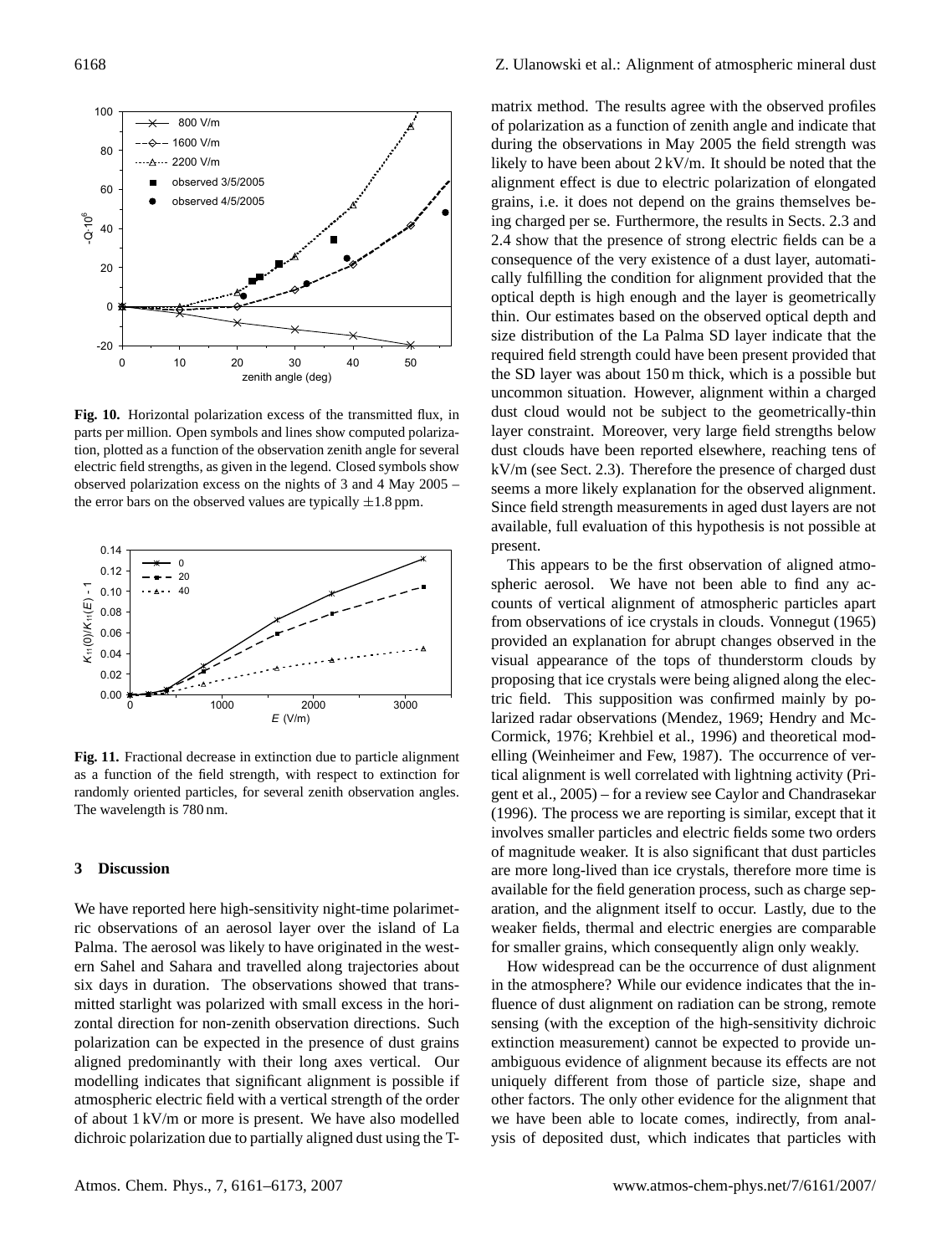high aspect ratios are preferentially removed from dust transported over longer distances (Li and Osada, 2007). In a companion article Li and Osada (2007a) explain the apparently increased settling rates of high aspect ratio particles by invoking vertical alignment, which would lead to reduced viscous drag. The authors then ascribe the alignment to flow shear. However, flow shear is not present during gravitational settling of dust, and aerodynamic forces lead to horizontal, not vertical orientation of atmospheric particles (Platt et al., 1978; Sassen and Benson, 2001; Weinheimer and Few, 1987), whereas the vertical alignment is consistent with the presence of electric fields as argued here.

We have shown that the effect is strongly size dependent: electric alignment will dominate over thermal fluctuations on the one hand, and aerodynamic alignment on the other hand, for a narrow range of particle sizes, a phenomenon found previously for ice crystals (Weinheimer and Few, 1987). The width of this size range increases with the electric field but the range is centered on the maximum dimension of the particle of about 15  $\mu$ m (12  $\mu$ m equivalent diameter) – Fig. 9. Therefore, geographical and temporal extent of the alignment will depend on the presence of quite large particles. While gravitational settling is likely to remove larger particles over time (Maring et al., 2003), such particles are frequently present in mineral dusts plumes associated with SD storms (Goudie and Middleton, 2001; Middleton et al., 2001; Reid et al., 2003). For example, SD with the modal diameter of  $9 \mu m$  was observed over England, with particles between 10 and 20  $\mu$ m contributing more than 20% of the coarse mode by volume (Pitty, 1968), and the mean equivalent diameter of the coarse fraction of dust entering the ocean off the west coast of Africa peaked in May with a value of about 18  $\mu$ m (Ratmeyer, 1999).

Interestingly, it appears that some hitherto unknown atmospheric process counteracts gravitational settling of larger atmospheric dust particles (Maring et al., 2003), as models of long-range dust transport often underestimate the larger particle fraction (Colarco et al., 2003, Ginoux et al., 2001), and dust samples collected after fallout events show that large numbers of "giant" dust particles ( $>62.5 \mu$ m) can be carried thousands of kilometers from their source (Middleton et al., 2001). In principle, aggregation of smaller particles might shift the size distribution towards larger sizes and in our context it may be relevant that aggregation of aerosol particles can be enhanced by charging under some circumstances (Clement et al., 1995). It is also possible that the settling is counteracted to some extent by the electric field itself, provided that gravitational separation of positively and negatively charged particles is taking place, leading to the emergence of a dipole. In effect, particles with opposite charges might then become coupled by attractive forces. Such coupling could effectively increase the projected area of larger aerosol particles, slowing down their settling. Examination of the size distribution in Fig. 5 shows that this "electrostatically-mediated aerodynamic breaking" could be

quite significant due to the dominance of smaller particles in terms of projected area. Evaluation of this hypothesis is difficult at present, in the absence of in situ measurements of electrical properties, but a rough estimation can be attempted. To balance gravity a charge to mass ratio of  $5 \times 10^{-3}$  C/kg is required in the postulated 2 kV/m field. The columnar mass of the La Palma aerosol can be estimated from the AERONET retrievals to have been about  $2.6 \times 10^{-3}$  kg/m<sup>2</sup> on 4 May 2005 (most of which was within the coarse particle mode), implying a columnar charge of  $\approx 10^{-5} \text{ C/m}^2$ . For a 1000 m thick layer this translates into a charge density of  $10^{-8}$  C/m<sup>3</sup>. In comparison, charge densities higher than this value have been observed in dust clouds (Kamra, 1972), demonstrating that this hypothesis should be investigated further.

Our modelling indicates that neither the aerodynamic nor the electric alignment depends very strongly on the aspect ratio of the particle. Therefore even moderately nonspherical particles such as SD grains can become aligned. Moreover, the dust above La Palma may have been typical of Saharan dust episodes over a large geographical area, since the dust outbreak itself was unexceptional, as evidenced for example by the OMI aerosol index map for the 4 May (Fig. 2) and the back-trajectory modelling indicating that the dust plume was about six days old. For comparison, SD transport to the Caribbean typically takes 5–7 days (Prospero and Carlson 1981) and to central Europe as little as  $3-5$  days (Müller et al., 2003; Collaud Coen et al., 2004).

Optical depths exceeding that reported here,  $\tau \approx 0.3$ , are a common feature of SD episodes, even at locations distant from dust sources (Reid et al., 2003a; Müller et al., 2003). For high values of  $\tau$  the dust layer conductivity can drop to low values, in accordance with Eq. (7). In the limiting case of the resistance of the layer being much higher than the resistance of the rest of the column the full ionosphere-Earth electric potential difference would appear between the top and the bottom of the layer. In this case Eq. (12) simplifies to

$$
E = U/\Delta z \tag{18}
$$

(without taking into account the topographic enhancement). If we take 1 kV/m as the minimum field strength and the average ionospheric potential  $U=280 \text{ kV}$  (Mühleisen, 1971), SD layers less than about 300 m in thickness could show alignment, provided that particles in the required size range are present. While thicker SD layers are more common, thicknesses of a few hundred meters have previously been observed over Europe (Müller et al., 2003; De Tomasi et al., 2003; Papayannis et al., 2005), the Azores (Chazette et al., 2001) and off Cape Verde Islands (Leon et al., 2003). A further factor is that the atmospheric electric field can be significantly stronger outside the time period when the polarization was measured at La Palma (mostly 22:00 to 05:00 h UTC) because of the diurnal cycle of the ionospheric potential, which shows a minimum at this time (Roble and Tzur, 1986). Therefore, we can conclude that selective particle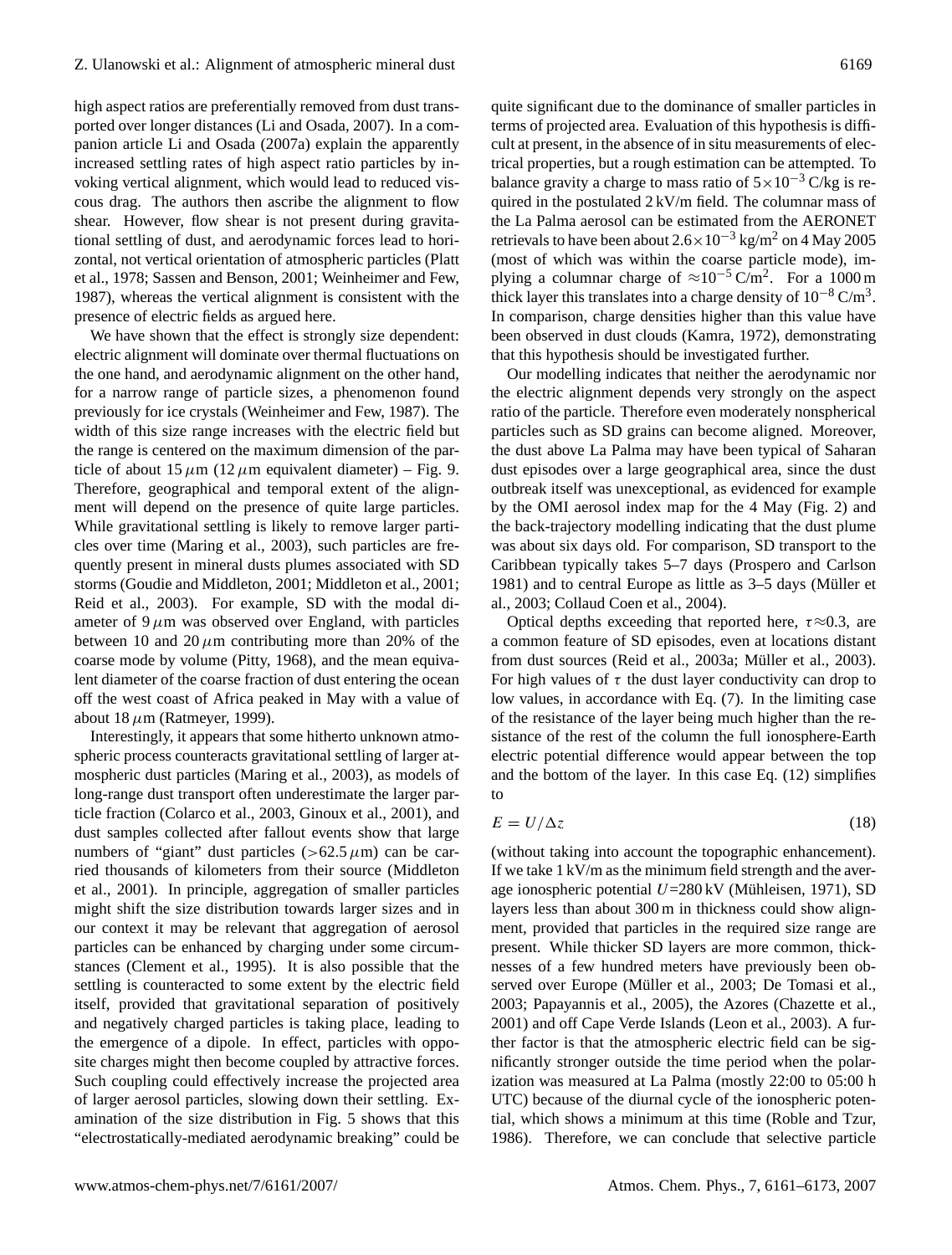alignment due to reduced conductivity could be a feature of SD layers in some circumstances. At the same time, alignment due to fields within charged dust layers may be more widespread.

In addition to being detectable through measurements of polarized extinction, dust alignment is very likely to influence angular scattering, both polarized and unpolarized, from mineral dust layers and so can have strong effect on remote sensing retrievals, as represented for example by almucantar measurements using sun photometers or angle-dependent polarimetry. While these issues are too complex to be examined here, our results already indicate that the alignment can significantly alter the optical depth of the dust layer, and make it anisotropic. Figure 11 shows that for the case reported here the optical thickness in the vertical direction can decrease due to the alignment by as much as 10% at the wavelength of 780 nm. From the ray optics point of view, this phenomenon can be likened to a "Venetian blind", whereby grains aligned preferentially in the vertical direction tend to pass through more radiation due to reduced cross-section. Moreover, while the alignment makes the layer anisotropic, the reduction in optical depth is not very strongly dependent on the angle of incidence for low solar zenith angles: for example, the decrease corresponding to the 20◦ zenith angle is still 8%. Hence the influence would not be limited to the lowest latitudes or the time around noon, although that is when the extinction would be most strongly affected.

In addition to random orientation that can be expected of smaller particles, particles above the optimum size range for electric alignment may align with their long axis horizontal (Sassen and Benson, 2001; Weinheimer and Few, 1987). This could, in principle, cancel or even reverse the sign of the observed polarization, as shown by the negative values in Fig. 10 for  $E=800$  V/m. However, the larger particles would be present in most cases in the tail of the dust size distribution (Fig. 5), and as such would be likely to contribute less to the overall extinction than the electrically aligned ones, provided that the field is sufficiently strong.

We should examine other possible factors influencing the postulated presence of strong electric fields over La Palma. One such factor is surface topography. As discussed in Sect. 2.3, fields over mountaintops can be enhanced by a factor of two or so. Furthermore, a reduction in the thickness of the aerosol layer due to orographic flow could augment the field in accordance with Eq. (18). Over flat terrain these effects would not be present, potentially reducing the strength of the alignment originating from the depletion of atmospheric conductivity. However, surface topography is less likely to have influence on fields within charged aerosol layers, especially if the field is due to a dipole (charge separation).

To evaluate the factors discussed here, future highsensitivity polarized extinction measurements should be carried out at low altitude as well as at mountaintop locations and to include lidar as a means of vertical profiling of

aerosols. It is also highly desirable to make simultaneous measurements of electrical properties of the atmosphere, including field strength, current density and conductivity. Field measurements in particular should also be carried out from an airborne platform. Such observations will make it possible to estimate the influence that dust alignment may have on remote sensing retrievals and the radiative balance of the atmosphere.

Measurements of polarized extinction could also be used to study crystal alignment in cirrus clouds. We estimate that this should be possible for optical thickness values at least an order of magnitude lower than during the La Palma event, i.e. down to about 0.03 (the threshold for subvisual cirrus).

# **4 Conclusions**

Optical polarimetry observations during a Saharan dust episode showed dichroic extinction, indicating the presence in the atmosphere of particles aligned preferentially in the vertical direction. It is postulated that the observed dust alignment was caused by an electric field within the dust layer. The minimum field required to partially align slightly nonspherical  $\approx$ 10–20  $\mu$ m particles is of the order of 1 kV/m, although some effects may be observable for even smaller field strengths. For the observations in question the field strength is estimated at  $2 \frac{kV}{m}$ . The field may have been present because of the depletion of atmospheric conductivity due to the dust. However, as shown by Fig. 6, for sufficient field strengths to be present the dust layer needs to be rather thin  $-100-200$  m – which is possible but not very likely for the aged dust cloud in question. In contrast, fields accompanying charged dust clouds appear to be stronger, and could in principle produce the required alignment. In addition to being detectable through polarization, the alignment significantly alters the optical depth of the dust layer, decreasing it by about 10% in the vertical direction for the case reported here. This reduction is dependent on the angle of incidence because of the induced anisotropy of the layer. One implication of the anisotropy, important for both modelling of radiative properties and for remote sensing retrievals, is that the radiative transfer models used would have to include particle alignment; such models are increasingly used in astronomy (Whitney and Wolff, 2002; Lucas, 2003) but are rare in atmospheric science. It is also conjectured that the existence of the electric field may provide a mechanism for the hypothetical process that appears to counteract gravitational settling of larger particles in SD layers (Maring et al., 2003). In contract, gravitational settling of nonspherical particles would be increased by the vertical alignment, which could explain the apparent scarcity of elongated particles in dust samples collected after longer range transport (Li and Osada, 2007).

Because the dust episode did not seem to be exceptional in meteorological terms, and the properties of the dust cloud were likely to be typical of a large geographical area, the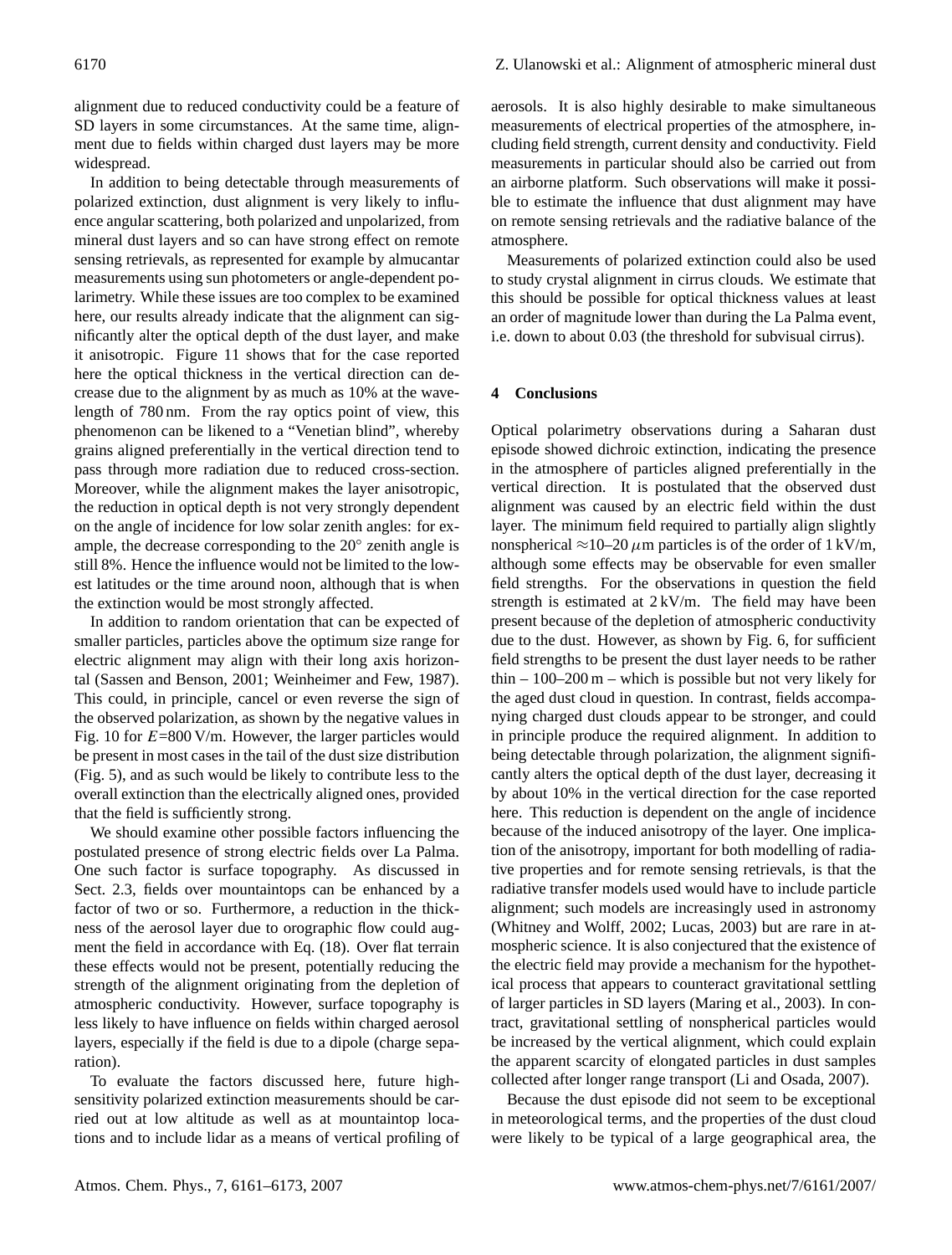alignment may be a common feature of Saharan dust layers. However, questions concerning the precise origin, magnitude, extent and influence of the phenomenon investigated here will remain unresolved until more systematic polarimetric observations, ideally accompanied by lidar sounding and measurements of electrical properties, can be carried out.

*Acknowledgements.* The authors gratefully acknowledge the NOAA Air Resources Laboratory for the provision of the HYS-PLIT transport model used in this publication. We thank Emilio Cuevas for maintaining the sun photometer on the Santa Cruz site and the AERONET network for providing the data. MODIS data used in this study were acquired as part of the NASA's Earth-Sun System Division and archived and distributed by the Goddard Earth Sciences Distributed Active Archive Center. The OMI images and data were acquired using the GES-DISC Interactive Online Visualization ANd aNalysis Infrastructure (GIOVANNI) as part of the NASA's Goddard Earth Sciences Data and Information Services Center; OMI is a joint effort of KNMI, NASA, and FMI, and is managed by NIVR/Netherlands. We also acknowledge a PPARC (now STFC) grant to build PlanetPol. Finally, we thank the anonymous reviewers, as well as T. Nousiainen and O. Kalashnikova, whose comments helped us improve the final article.

Edited by: A. Pszenny

### **References**

- Andreae M. O., Jones, C. D., and Cox, P. M.: Strong present-day aerosol cooling implies a hot future, Nature, 435, 1187–1190, 2005.
- Boesche, E., Stammes, P., Ruhtz, T., Preusker, R., and Fischer J.: Effect of aerosol microphysical properties on polarization of skylight: sensitivity study and measurements, Appl. Optics, 45, 8790–8805, 2006.
- Brazenor, T. J. and Harrison, R. G. : Aerosol modulation of the optical and electrical properties of urban air, Atmos. Environ., 39, 5205–5212, 2005.
- Caylor, I. J. and Chandrasekar, V.: Time-varying ice crystal orientation in thunderstorms observed with multiparameter radar, IEEE Trans. Geosci. Remote Sensing, 34, 847–868, 1996.
- Chazette, P., Pelon, J., Moulin, C., Dulac, F., Carrasco, I., Guelle, W., Bousquet, P., and Flamant, P. H.: Lidar and satellite retrieval of dust aerosols over the Azores during SOFIA/ASTEX, Atmos. Environ., 35, 4297–4304, 2001.
- Clement, C. F., Clement, R. A., and Harrison, R. G.: Charge distributions and coagulation of radioactive aerosols, J. Aerosol Sci., 26, 1207–1225, 1995.
- Clift, R., Grace, J. R., and Weber, M. E.: Bubbles drops and particles, Academic Press, New York, 1978.
- Cobb, W. E., Phillips, B. B., and Allee, P. A.: Note on mountain-top measurements of atmospheric electricity in northwestern United States, Monthly Weather Rev., 95, 912–916, 1967.
- Cobb, W. E.: The atmospheric electric climate at Mauna Loa, J. Atmos. Sci., 25, 470–480, 1968.
- Colarco, P. R., Toon, O. B., Torres, O., and Rasch, P. J.: Determining the UV imaginary index of refraction of Saharan dust particles from Total Ozone Mapping Spectrometer data using a

three-dimensional model of dust transport, J. Geophys. Res., 107, 4289, doi:10.1029/2001JD000903, 2002.

- Collaud Coen, M., Weingartner, E., Schaub, D., Hueglin, C., Corrigan C., Henning, S., Schwikowski, M., and Baltensperger, U.: Saharan dust events at the Jungfraujoch: detection by wavelength dependence of the single scattering albedo and first climatology analysis, Atmos. Chem. Phys., 4, 2465–2480, 2004, [http://www.atmos-chem-phys.net/4/2465/2004/.](http://www.atmos-chem-phys.net/4/2465/2004/)
- Cox, R. G.: The steady motion of a particle of arbitrary shape at small Reynolds numbers, J. Fluid Mech., 23, 625–643, 1965.
- De Tomasi F., Blanco, A., and Perrone, M. R.: Raman lidar monitoring of extinction and backscattering of African dust layers and dust characterization, Appl. Optics, 42, 1699–1709, 2003.
- Draxler, R. R. and Rolph, G. D.: HYSPLIT (HYbrid Single-Particle Lagrangian Integrated Trajectory) Model access via NOAA ARL READY website [http://www.arl.noaa.gov/ready/](http://www.arl.noaa.gov/ready/hysplit4.html) [hysplit4.html,](http://www.arl.noaa.gov/ready/hysplit4.html) NOAA Air Resources Laboratory, Silver Spring, 2003.
- Dubovik, O., Sinyuk, A., Lapyonok, T., et al.: Application of spheroid models to account for aerosol particle nonsphericity in remote sensing of desert dust, J. Geophys. Res., 111, D11208, doi:10.1029/2005JD006619, 2006.
- Evan, A. T., Dunion, J., Foley, J. A., Heidinger, A. K., and Velden, C. S.: New evidence for a relationship between Atlantic tropical cyclone activity and African dust outbreaks, Geophys. Res. Lett., 33, L19813, doi:10.1029/2006GL026408, 2006.
- Ette, A. I. I.: The effect of Harmattan dust on atmosphere electric parameters, J. Atmos. Terr. Phys., 33, 295–300, 1971.
- Farrell, W. M., Smith, P. H., Delory, G. T., et al.: Electric and magnetic signatures of dust devils from the 2000– 2001 MATADOR desert tests, J. Geophys. Res., 109, E03004, doi:10.1029/2003JE002088, 2004.
- Frier, G. D.: The electric field of a large dust devil, J. Geophys. Res., 65, p. 3504, 1960.
- Fuchs, N. A.: On the stationary charge distribution on aerosol particles in a bipolar ionic atmosphere, Geofis. Pura Appl., 56, 185– 197, 1963.
- Fuchs, N. A.: Mechanics of aerosols, Pergamon, Oxford, 1964.
- Ginoux, P., Chin, M., Tegen, I., Prospero, J. M., Holben, B., Dubovik, O., and Lin, S.-J.: Sources and distributions of dust aerosols simulated with the GOCART model, J. Geophys. Res., 106, 20 255–20 273, doi:10.1029/2000JD000053, 2001.
- Goudie, A. S. and Middleton, N. J.: Saharan dust storms: nature and consequences, Earth Sci. Rev., 56, 179–204, 2001.
- Gringel, W. and Mühleisen, R.: Sahara dust concentration in the troposphere over the North Atlantic derived from measurements of air conductivity, Beitr. Physik Atmos., 51, 121–128, 1978.
- Gringel, W., Rosen, J. M., and Hofmann, D. J.: Electrical structure from 0 to 30 kilometers, in: The Earth's Electrical Environment, National Academy Press, Washington, 166–182, 1986.
- Harris, D. J.: Electrical effects of the Harmattan dust storms, Nature, 214, p. 585, 1967.
- Harrison, R. G. and Aplin, K. L.: Mid-nineteenth century smoke concentrations near London, Atm. Env., 36, 4037–4043, 2002.
- Harrison, R. G. and Ingram, W. J.: Air-earth current measurements at Kew, London, 1909–197, Atmos. Res., 76, 49–64, 2005.
- Haywood, J. M., Allan, R. P., Culverwell, I., Slingo, T., Milton, S., Edwards, J., and Clerbaux, N.: Can desert dust explain the outgoing longwave radiation anomaly over the Sa-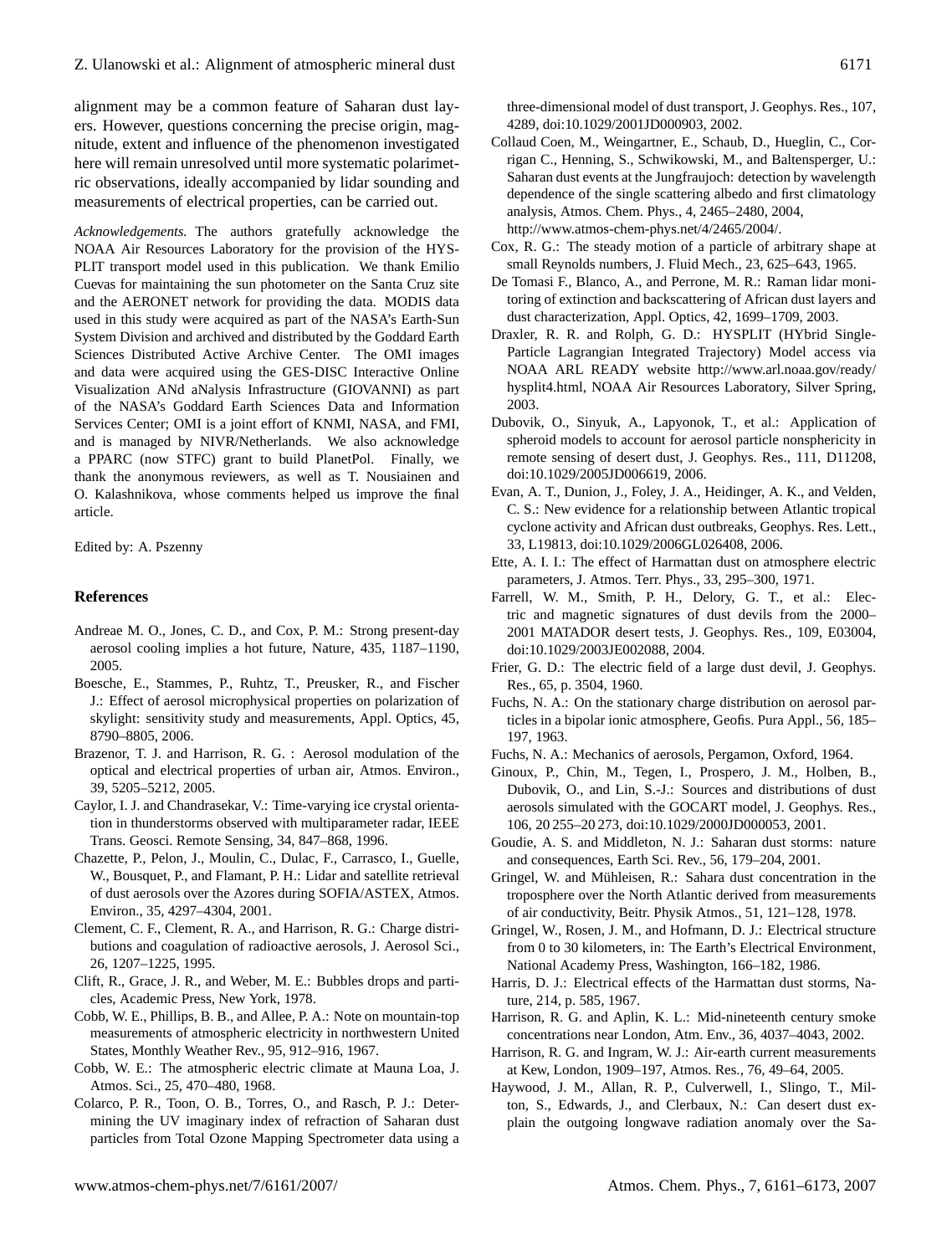hara during July 2003?, J. Geophys. Res., 110, D05105, doi:10.1029/2004JD005232, 2005.

- Hendry, A. and McCormick, G. C.: Radar observations of the alignment of precipitation particles by electrostatic fields in thunderstorms, J. Geophys. Res., 81, 5353–5357, 1976.
- Hoppel, W. A. and Frick, G. M.: Ion–aerosol attachment coefficients and the steady-state charge distribution on aerosols in a bipolar ion environment, Aerosol Sci. Technol., 5, 1–21, 1986.
- Hough, J. H.: New opportunities for astronomical polarimetry, J. Quantit. Spectr. Rad. Transfer, 106, 122–132, 2007.
- Hough, J. H., Lucas, P. W., Bailey, J. A., Tamura, M., Hirst, E., Harrison, D., and Bartholomew-Biggs, M.: PlanetPol: a very high sensitivity polarimeter, Publ. Astron. Soc. Pac., 118, 1302– 1318, 2006.
- Kahnert, M., Nousiainen, T., and Veihelmann, B.: Spherical and spheroidal model particles as an error source in aerosol climate forcing and radiance computations: A case study for feldspar aerosols, J. Geophys. Res., 110, D18S13, doi:10.1029/2004JD005558, 2005.
- Kalashnikova, O. V. and Sokolik, I. N.: Importance of shapes and compositions of wind-blown dust particles for remote sensing at solar wavelengths, Geophys. Res. Lett., 29, 38.1–38.4, 2002.
- Kamra, A. K.: Measurements of electrical properties of dust storms. J. Geophys. Res., 77, 5856–5869, 1972.
- Karyampudi, V. M., Palm, S. P., Reagen, J. A., et al.: Validation of the Saharan dust plume conceptual model using lidar, Meteosat, and ECMWF data, B. Am. Meteorol. Soc., 80, 1045–1076, 1999.
- Kasemir, H. W.: Theoretical problems of the global atmospheric electric circuit, in: Electrical processes in atmospheres, Dolezalek, H. (ed.), Steinkopf, Darmstadt, 423–438, 1977.
- Krehbiel, P., Chen T., McCrary S., Rison W., Gray, G., and Brook, M.: The use of dual channel circular-polarization radar observations for remotely sensing storm electrification, Meteorol. Atmos. Phys., 59, 65–82, 1996.
- Kocijan, F.: The natural geoelectric field, in: Proc. 2nd Int. Conf. Bioelectromagnetism, Melbourne, IEEE, Piscataway, 137–138, 1998.
- Le Ny, R.: The electrostatic problem of a portion of sphere protruding from a plane electrode in an electric field, J. Phys. A, 14, 945–955, 1981.
- Leon, J.-F., Tanre, D., Pelon, J., Kaufman, Y. J., Haywood, J. M., and Chatenet, B.: Profiling of a Saharan dust outbreak based on a synergy between active and passive remote sensing, J. Geophys. Res., 108, 8575, doi:10.1029/2002JD002774, 2003.
- Li, Z., Goloub, P., Blarel, L., Damiri, B., Podvin, T., and Jankowiak, I.: Dust optical properties retrieved from ground-based polarimetric measurements, Appl. Opt., 46, 1548–1553, 2007.
- Li, J. and Osada, K.: Water-insoluble particles in spring snow at Mt. Tateyama, Japan: Characteristics of the shape factors and size distribution in relation with their origin and transportation, J. Meteorol. Soc. Jpn, 85, 137–149, 2007.
- Li, J. and Osada, K.: Preferential settling of elongated mineral dust particles in the atmosphere, Geophys. Res. Lett., 34, L17807, doi:10.1029/2007GL030262, 2007a.
- Lilienfeld, P.: Rotational electrodynamics of airborne fibers, J. Aerosol Sci., 16, 315–322, 1985.
- Lucas, P. W.: Computation of light scattering in young stellar objects, J. Quantit. Spectr. Rad. Transf., 79–80, 921–937, 2003.
- Maring, H., Savoie, D. L., Izaguirre, M. A., Custals, L., and

Reid, J. S.: Mineral dust aerosol size distribution change during atmospheric transport, J. Geophys. Res., 108, 8592, doi:10.1029/2002JD002536, 2003.

- Mather, T. A. and Harrison, R. G.: Electrification of volcanic plumes, Surv. Geophys., 27, 387–432, 2006.
- Melnik, O. and Parrot, M.: Electrostatic discharge in Martian dust storms, J. Geophys. Res., 103, A29107–A29117, 1998.
- Mendez, D. J.: Optical polarization induced by electric fields of thunderstorms, J. Geophys. Res., 74, 7032–7037, 1969.
- Middleton, N. J., Betzer, P. R., and Bull, P. A.: Long-range transport of 'giant' aeolian quartz grains: linkage with discrete sedimentary sources and implications for protective particle transfer, Marine Geol., 177, 411–417, 2001.
- Mishchenko, M. I.: Calculation of the amplitude matrix for a nonspherical particle in a fixed orientation, Appl. Optics, 39, 1026– 1031, 2000.
- Mishchenko, M. I, Geogdzhayev, I. V., Liu, L., Ogren, J. A., Lacis, A. A., Rossow, W. B., Hovenier, J. W., Volten, H., and Muñoz, O.: Aerosol retrievals from AVHRR radiances: effects of particle nonsphericity and absorption and an updated long-term global climatology of aerosol properties, J. Quantit. Spectrosc. Radiat. Transfer, 79/80, 953–972, 2003.
- Mishchenko, M. I., Geogdzhayev, I. V., Cairns, B., Carlson, B. E., Chowdhary, J., Lacis, A. A., Liu, L., Rossow, W. B., and Travis, L. D.: Past, present, and future of global aerosol climatologies derived from satellite observations: a perspective, J. Quantit. Spectrosc. Radiat. Transfer, 106, 325–347, 2007.
- Mishchenko, M. I., Travis, L. D., and Lacis, A. A.: Scattering, Absorption, and Emission of Light by Small Particles, Cambridge University Press, Cambridge, 2002.
- Mühleisen, R.: Neue Ergebnisse und Probleme in der Luftelektrizitat, Z. Geoph., 37, 759–793, 1971. ¨
- Müller, D., Mattis, I., Wandinger, U., Ansmann, A., Althausen, D., Dubovik, O., Eckhardt, S., and Stohl, A.: Saharan dust over a Central European EARLINET-AERONET site: Combined observations with Raman lidar and sun photometer, J. Geophys. Res., 108, 4345, doi:10.1029/2002JD002918, 2003.
- Myhre, G., Grini, A., Haywood, J. M., Stordal, F., Chatenet, B., Tanre, D., Sundet, J. K., and Isaksen, I. S. A.: Modeling the radiative impact of mineral dust during the Saharan Dust Experiment (SHADE) campaign, J. Geophys. Res., 108, 8579, doi:10.1029/2002JD002566, 2003.
- Oluwafemi, C. O. and Ette, A. I. I.: On the vertical distribution of space charge during the Harmattan, J. Geophys. Res., 79, 871– 872, 1974.
- Papayannis, A., Amiridis, V., Bösenberg, J., et al.: First systematic observations of Saharan dust over Europe (2000–2003): Statistical analysis and results, Geophys. Res. Abstr., 7, 04016, 2005.
- Pitty, A. F.: Particle size of the Saharan dust which fell in Britain in July 1968, Nature, 220, 364–365, 1968.
- Platt, C. M. R., Abshire, N. L., and McNice, G. T.: Some microphysical properties of an ice cloud from lidar observation of horizontally oriented crystals, J. Appl. Meteor., 17, 1220–1224, 1978.
- Prigent, C., Defer, E., Pardo, J. R., Pearl, C., Rossow, W. B., and Pinty, J.-P.: Relations of polarized scattering signatures observed by the TRMM Microwave Instrument with electrical processes in cloud systems, Geophys. Res. Lett., 32, L04810, doi:10.1029/2004GL022225, 2005.